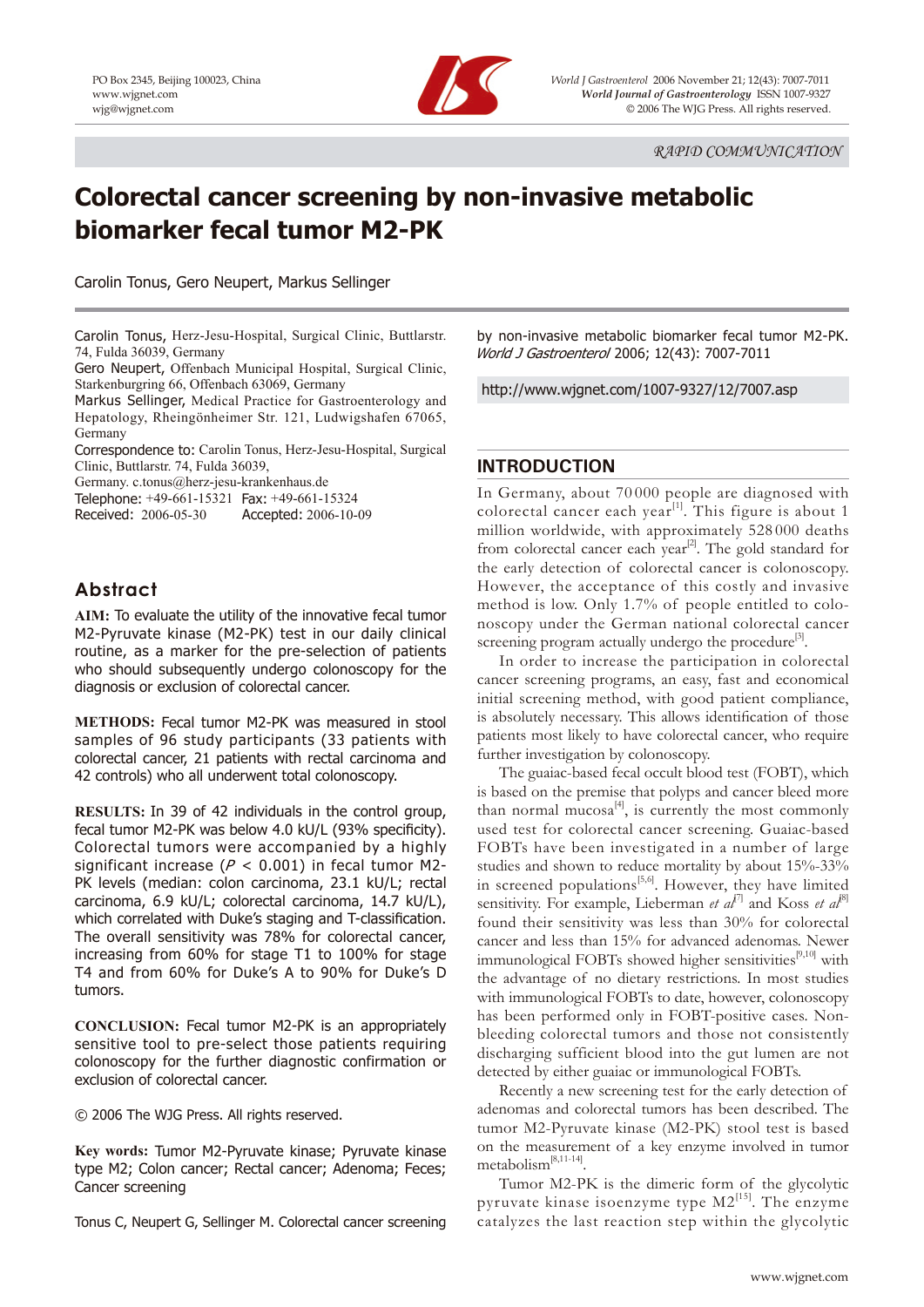sequence from phosphoenolpyruvate (PEP) to lactate and is responsible for net ATP production within this pathway. Enzymatic characterization of a wide range of different tumors revealed that tumorigenesis is accompanied by an increase in total pyruvate kinase v-max activities. There is also a shift towards the expression of the pyruvate kinase isoenzyme type M2 (M2-PK) and away from the tissuespecific isoenzymes (L-PK in liver and kidney, M1-PK in muscle and brain and R-PK in erythrocytes) $[16-18]$ . The increased expression of M2-PK is under the control of ras, and the transcription factors SP1 and HIF-1. Ras and HIF-1 are both consistently altered in gastrointestinal tumors[19-22]. M2-PK can occur in a tetrameric form which is characterized by a high affinity to its substrate PEP and in a dimeric form with a low PEP affinity. The tetramer: dimer ratio of M2-PK determines the proportion of glucose carbons used for glycolytic energy production (tetrameric form) or channeled into synthetic processes (dimeric form). In tumor cells, M2-PK is mainly found in the dimeric form (tumor M2-PK) due to direct interaction with various oncoproteins, i.e.  $pp60^{\text{v-src}}$  kinase and HPV-16  $E7^{[15,21,23]}$ . Tumor M2-PK is released into the blood, and in the case of adenomas and tumors in the lower gastrointestinal tract also into the stool of patients. An increase in tumor M2-PK in EDTA plasma samples is found in gastrointestinal cancers, as well as a wide range of other tumors such as lung, renal, breast and cervical cancer. The EDTA plasma test is highly suitable for patient monitoring<sup>[24-30]</sup>.

The fecal tumor M2-PK test has been described as a promising new screening tool for adenomas and colorectal cancer $[8,11-14]$ . Therefore, the aim of our study was to evaluate the utility of the tumor M2-PK test in our own daily clinical routine as a marker for the pre-selection of patients requiring subsequent diagnostic colonoscopy.

#### **MATERIALS AND METHODS**

#### *Patients*

Our study consisted of 96 participants who underwent complete colonoscopy. The control group consisted of 42 healthy individuals (15 male and 27 female; median age: 58 years; range: 25-79 years) without any findings at colonoscopy, who were participating in the national screening colonoscopy program provided by the German health insurance system. All screening colonoscopies were conducted between September 2005 and April 2006 in a primary care gastroenterology and hepatology medical center. Healthy individuals were included in the control group.

The 54 participants with colorectal cancer underwent diagnostic colonoscopy at the Offenbach Municipal Hospital between January 2003 and April 2006. Rectal carcinomas were diagnosed in 21 patients (15 male and 6 female; median age: 70 years; range: 52-84 years). Colonic adenocarcinomas were diagnosed in 33 patients (24 male and 9 female; median age: 70 years; range: 43-84 years).

All participants received a stool sample collection pot and were instructed to collect a single stool sample (naturally produced, walnut sized) one day prior to the



**Figure 1** Tumor M2-PK levels in stool samples of healthy control individuals and patients with colon or rectal cancer.

laxative administration in preparation for colonoscopy. No special diet was recommended. Paper collecting devices were used to avoid stool contact with water in the toilet bowl. Stool samples were initially stored at room temperature by the participants until the day of colonoscopy. Thereafter, these pre-colonoscopy stool samples were stored at -20℃ at the medical center or hospital until analyzed for tumor M2-PK.

## *Measurement of fecal tumor M2-PK concentrations*

Fecal tumor M2-PK concentrations were determined using a commercially available sandwich ELISA based on two different monoclonal antibodies which specifically recognize the dimeric form of M2-PK (ScheBo<sup>®</sup> • Biotech AG, Giessen, Germany). A positive test result was defined  $as > 4.0$  kU/L, as indicated by the manufacturer.

#### *Statistical analysis*

Since the data were skewed to the right, the statistical analysis was conducted using the Kruskall-Wallis ANOVA test (Statistica, StatSoft® Inc., Tulsa, USA).

## **RESULTS**

This study evaluated 54 patients with colorectal cancer and 42 healthy controls with no indication of gastrointestinal diseases at colonoscopy. In the control group, fecal tumor M2-PK levels were below 4.0 kU/L in 39 of the 42 subjects (median:  $0.8 \text{ kU/L}$ ), resulting in 93% specificity (Figure 1). In two of the three control samples which were above the cut-off value only a slight increase of tumor M2-PK (4.4 kU/L and 5.3 kU/L) was measured.

Colorectal tumors were accompanied by a highly significant increase in fecal tumor M2-PK levels. The median value was 23.1 kU/L for colon carcinoma (*P* < 0.001), 6.9 kU/L for rectal carcinoma (*P <* 0.001) and 14.7 kU/L ( $P \le 0.001$ ) for colorectal carcinoma when both groups were combined.

At a cut-off level of 4.0 kU/L, the sensitivity was  $91\%$ for colon carcinoma, 57% for rectal carcinoma and 78% when both groups were combined. Both  $T$  classification and Duke's staging of the colorectal tumors revealed a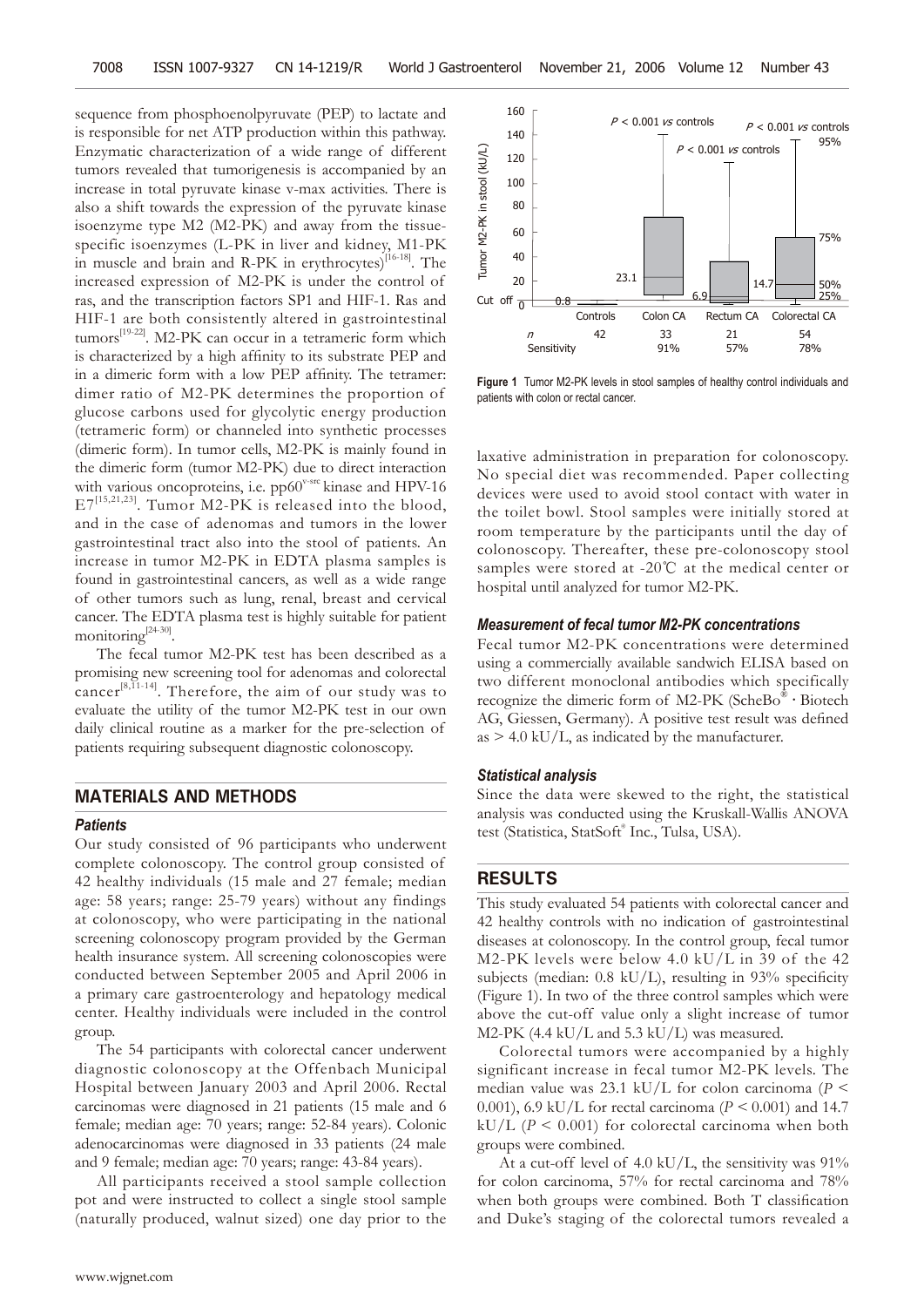

**Figure 2** Correlation between fecal tumor M2-PK levels and TNM staging.

| TNM classification or duke's staging |                  |                  |                |                     |                 |
|--------------------------------------|------------------|------------------|----------------|---------------------|-----------------|
| Classification                       | $\boldsymbol{n}$ | Median<br>(kU/L) | Mean<br>(kU/L) | <b>SE</b><br>(kU/L) | Range<br>(kU/L) |
| Controls                             | 42               | 0.8              | 1.5            | 0.4                 | $0.1 - 17.3$    |
| T1                                   | 5                | 6.4              | 4.5            | 1.6                 | $0.3 - 7.7$     |
| T <sub>2</sub>                       | 11               | 10.0             | 30.5           | 10.1                | 1.5-100         |
| T <sub>3</sub>                       | 25               | 34.2             | 106.3          | 35.2                | $1.7 - 620$     |
| T <sub>4</sub>                       | $\overline{4}$   | 41.7             | 41.4           | 19.2                | $6.6 - 76$      |
| Duke's A                             | 5                | 6.4              | 4.5            | 1.6                 | $0.3 - 7.7$     |
| Duke's B                             | 17               | 16.5             | 63.5           | 34.7                | $0.2 - 604$     |
| Duke's C                             | 9                | 40.0             | 50.0           | 17.8                | 1.9-176         |
| Duke's D                             | 10               | 58.9             | 138.5          | 65.3                | $4.5 - 620$     |

**Correlation between fecal tumor M2-PK levels and** 

strong correlation between fecal tumor M2-PK levels and staging. The sensitivities increased from 60% for stage T1 to 100 % for stage T4 and from 60% for Duke´s A to 90% for Duke's D (Figures 2 and 3; Table 1).

#### **DISCUSSION**

Tumor M2-PK is the synonym for the dimeric form of the glycolytic pyruvate kinase isoenzyme type  $M2^{[15]}$ . M2-PK is the pyruvate kinase isoenzyme which is characteristic of all proliferating cells and can occur in a tetrameric form as well as a dimeric form. Previous studies describe that tumor M2-PK is released into the stool of patients with adenomas and colorectal tumors and can easily be quantified with a commercially available sandwich  $ELISA^{[8,11-14]}$ 

In order to evaluate whether tumor M2-PK is a practical tool for the pre-selection of patients with colorectal cancer in our daily routine, we measured fecal tumor M2-PK in a cohort of 96 individuals. All 42 healthy control individuals, 33 patients with colon carcinoma and 21 patients with rectal carcinoma underwent total colonoscopy in order to confirm or exclude colorectal cancer. Our study revealed a highly significant increase (*P*  $\leq$  0.001) in tumor M2-PK in the stool samples of those



**Figure 3** Correlation between fecal tumor M2-PK and Duke's staging.

patients with colorectal cancer, whereby fecal tumor M2-PK values correlated well with Duke's staging and T-classification (Figures 1-3; Table 1). Even stage T1 or Duke's A showed 60% sensitivity, increasing to 100% in stage T4 and to 90% in Duke's D tumors.

At a cut-off value of 4.0 kU/L, our overall sensitivity for colorectal carcinoma was 78 %. These data correspond well with the results of Hardt *et al*<sup>[13]</sup> who reported a sensitivity of 78% in 60 colorectal cancer patients, and those of Naumann *et al*<sup>[31]</sup> who found a sensitivity of 85.2% in a cohort of 27 colorectal cancer patients. A higher sensitivity was reported by McLoughlin *et al*<sup>[14]</sup> (92%) in 25 colorectal cancer patients and 67% in 30 patients with adenomas) and by Koss *et al*<sup>81</sup> (92.3 % in 26 colorectal cancer patients and  $60\%$  for adenomas  $> 1$  cm in ten patients).

The most commonly used fecal test in current screening programs is the guaiac-based  $FOBT<sup>[32,33]</sup>$ . Liebermann *et al*<sup>[7]</sup> and Koss *et al*<sup>[8]</sup> have reported an overall sensitivity for guaiac-based FOBTs of less than 30% for colorectal cancer and less than 15% for advanced adenomas. Results with newer, immunological FOBTs showed higher sensitivities than guaiac-based FOBTs for colorectal cancers[9,10] but in most studies colonoscopy was performed only in FOBT-positive cases.

The overall sensitivity of tumor M2-PK is increased if a higher proportion of late stage patients are included, but this is also true for FOBTs<sup>[10]</sup>. Nevertheless, McLoughlin *et*  $a^{[14]}$  *reported a sensitivity of 67% for adenomas with* the fecal tumor M2-PK test. Similarly, Koss *et al*<sup>81</sup> found a sensitivity of  $60\%$  for adenomas  $> 1$  cm.

In a head-to-head comparison of fecal tumor M2- PK and the commonly used guaiac-based FOBT, Koss et al<sup>[8]</sup> demonstrated a sensitivity for colorectal cancer of 92.3% for fecal tumor M2-PK and 20% for FOBT. No comparative study of fecal tumor M2-PK and immunochemical FOBTs is currently available.

The high sensitivity of the tumor M2-PK test is due to its ability to detect bleeding and non-bleeding tumors. From a practical viewpoint, the use of a single random formed stool sample for tumor M2-PK analysis, without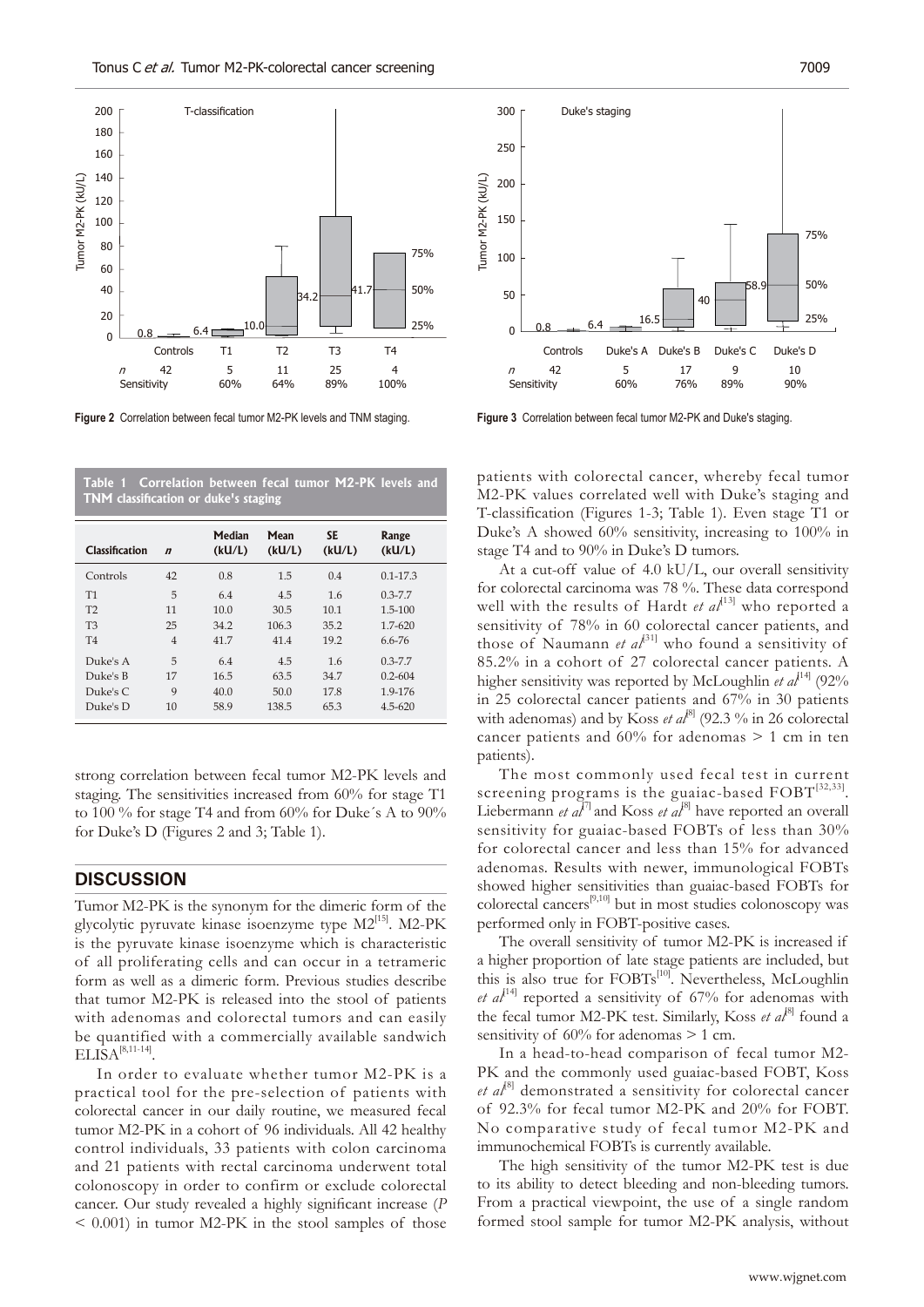requiring dietary restrictions, might be of greater patient convenience compared with the need to collect stool on three consecutive days for the guaiac FOBT.

In our study, the control group consisted of individuals without any signs of gastrointestinal diseases at colonoscopy. The median tumor M2-PK value in this group was 0.8 kU/L. In 39 of 42 subjects, tumor M2-PK levels were below the cut-off value; in two further control samples tumor M2-PK levels were only slightly increased  $(4.4, 5.3 \text{ kU/L})$ . The resulting specificity at a cut off value of 4.0 kU/L is 93%, which is in general accordance with the studies of Hardt *et al*<sup>[13]</sup>, Koss *et al*<sup>8]</sup> and McLoughlin *et al*<sup>[14]</sup> who report specificities between 78% and 98%. Naumann *et al*<sup>[31]</sup> found increased fecal tumor M2-PK levels in cases of active Crohn's disease and ulcerative colitis in which increased cell proliferation is expected. In addition, patients with inflammatory bowel disease have an increased risk of developing colorectal cancer, probably linked to frequent cycles of damage and regeneration of the colonic mucosa associated with flares of active disease.

Another new approach for pre-selective colorectal cancer screening is the determination of mutated oncogenes and anti-oncogenes<sup>[22,34-38]</sup>. These tests have the advantage of very high specificities. However, due to high genetic heterogeneity within colorectal cancers, a panel of different targets (k-ras, p53, APC genes, as well as microsatellite instability marker) must be measured in order to reach acceptable sensitivity which makes the test extensive and expensive. Using a 21-target multipanel, sensitivities between 44% and 91% and specificities between 93% and 100% are described<sup>[36-38]</sup>. Furthermore, to assure the stability of DNA within the stool, samples have to be frozen at -80℃ within 12 h after defecation. Fecal tumor M2-PK is stable for 48 h at room temperature and for up to one year when frozen at -20℃ (manufacturer's data sheet), which makes it practical for routine use. In addition, the tumor M2-PK test could be conducted in virtually all hospital and private diagnostic laboratories because it can either be run manually combined with an ELISA plate reader or automated using existing commercially available equipment.

Overall, our results are in general agreement with previous studies which have demonstrated that fecal tumor M2-PK is an appropriate tool to achieve a sensitive preselection by identifying those patients with the greatest need to undergo diagnostic colonoscopy to confirm or exclude colorectal cancer.

#### **REFERENCES**

- Krebs in Deutschland, Häufigkeit und Trends, Robert Koch Institut, 5. überarbeitete, aktualisierte Ausgabe, Saarbrücken 2006. Available from: URL: http://www.rki.de/cln\_006/ nn\_226978/DE/Content/GBE/DachdokKrebs/Broschuere/ki d2006,templateId=raw,property=publicationFile.pdf/kid2006
- 2 **Parkin DM**, Bray F, Ferlay J, Pisani P. Global cancer statistics 2002. *CA Cancer J Cin* 2005; **55**: 74-108
- 3 Darmkrebs–wenig Resonanz auf Angebot zur Früherkennung, Ärztezeitung, 2004-10-27. Available from: URL: http://www. aerztezeitung.de/docs/2004/10/27/195a0401.asp
- Macrae FA, St John DJ. Relationship between patterns of bleeding and Hemoccult sensitivity in patients with colorectal cancers or adenomas. *Gastroenterology* 1982; **82**: 891-898
- 5 **Hardcastle JD**, Chamberlain JO, Robinson MH, Moss SM, Amar SS, Balfour TW, James PD, Mangham CM. Randomised controlled trial of faecal-occult-blood screening for colorectal cancer. *Lancet* 1996; **348**: 1472-1477
- 6 **Mandel JS**, Church TR, Ederer F, Bond JH. Colorectal cancer mortality: effectiveness of biennial screening for fecal occult blood. *J Natl Cancer Inst* 1999; **91**: 434-437
- 7 **Lieberman DA**, Weiss DG. One-time screening for colorectal cancer with combined fecal occult-blood testing and examination of the distal colon. *N Engl J Med* 2001; **345**: 555-560
- 8 **Koss K**, Maxton D, Jankowski JAZ. The potential use of fecal dimeric M2 pyruvate kinase (Tumour M2-PK) in screening for colorectal cancer (CRC). In: Poster Abstracts and Trade Exhibition Book: NCRI Cancer Conference; 2005 Oct 2-5; Birmingham, UK. London: Callisto, 2005: 199
- 9 **Allison JE**, Tekawa IS, Ransom LJ, Adrain AL. A comparison of fecal occult-blood tests for colorectal-cancer screening. *N Engl J Med* 1996; **334**: 155-159
- 10 **Morikawa T**, Kato J, Yamaji Y, Wada R, Mitsushima T, Shiratori Y. A comparison of the immunochemical fecal occult blood test and total colonoscopy in the asymptomatic population. *Gastroenterology* 2005; **129**: 422-428
- 11 **Ewald N**, Toepler M, Akinci A, Kloer HU, Bretzel RG, Hardt PD. Pyruvate kinase M2 (tumor M2-PK) as a screening tool for colorectal cancer (CRC). A review of current published data. *Z Gastroenterol* 2005; **43**: 1313-1317
- Hardt PD, Toepler M, Ngoumou B, Rupp J, Kloer HU. Measurement of fecal pyruvate kinase type M2 (tumor M2- PK) concentrations in patients with gastric cancer, colorectal cancer, colorectal adenomas and controls. *Anticancer Res* 2003; **23**: 851-853
- 13 **Hardt PD**, Mazurek S, Toepler M, Schlierbach P, Bretzel RG, Eigenbrodt E, Kloer HU. Faecal tumour M2 pyruvate kinase: a new, sensitive screening tool for colorectal cancer. *Br J Cancer* 2004; **91**: 980-984
- 14 **McLoughlin R**, Shiel E, Sebastian S, Ryan B, O´Connor HJ, O´ Morain C. Tumor M2-PK, a novel screening tool for colorectal cancer. In: Poster Abstracts and Trade Exhibition Book: NCRI Cancer Conference; 2005 Oct 2-5; Birmingham, UK. London: Callisto, 2005: 202
- 15 **Eigenbrodt E**, Reinacher M, Scheefers-Borchel U, Scheefers H, Friis R. Double role for pyruvate kinase type M2 in the expansion of phosphometabolite pools found in tumor cells. *Crit Rev Oncog* 1992; **3**: 91-115
- 16 **Reinacher M**, Eigenbrodt E. Immunohistological demonstration of the same type of pyruvate kinase isoenzyme (M2-Pk) in tumors of chicken and rat. *Virchows Arch B Cell Pathol Incl Mol Pathol* 1981; **37**: 79-88
- 17 **Board M**, Humm S, Newsholme EA. Maximum activities of key enzymes of glycolysis, glutaminolysis, pentose phosphate pathway and tricarboxylic acid cycle in normal, neoplastic and suppressed cells. *Biochem J* 1990; **265**: 503-509
- Hacker HJ, Steinberg P, Bannasch P. Pyruvate kinase isoenzyme shift from L-type to M2-type is a late event in hepatocarcinogenesis induced in rats by a choline-deficient/DLethionine-supplemented diet. *Carcinogenesis* 1998; **19**: 99-107
- 19 **Discher DJ**, Bishopric NH, Wu X, Peterson CA, Webster KA. Hypoxia regulates beta-enolase and pyruvate kinase-M promoters by modulating Sp1/Sp3 binding to a conserved GC element. *J Biol Chem* 1998; **273**: 26087-26093
- 20 **Semenza GL**. Hypoxia-inducible factor 1: master regulator of O2 homeostasis. *Curr Opin Genet Dev* 1998; **8**: 588-594
- 21 **Mazurek S**, Zwerschke W, Jansen-Durr P, Eigenbrodt E. Metabolic cooperation between different oncogenes during cell transformation: interaction between activated ras and HPV-16 E7. *Oncogene* 2001; **20**: 6891-6898
- 22 **Nishikawa T**, Maemura K, Hirata I, Matsuse R, Morikawa H, Toshina K, Murano M, Hashimoto K, Nakagawa Y, Saitoh O, Uchida K, Katsu K. A simple method of detecting K-ras point mutations in stool samples for colorectal cancer screening using one-step polymerase chain reaction/restriction fragment length polymorphism analysis. *Clin Chim Acta* 2002; **318**: 107-112